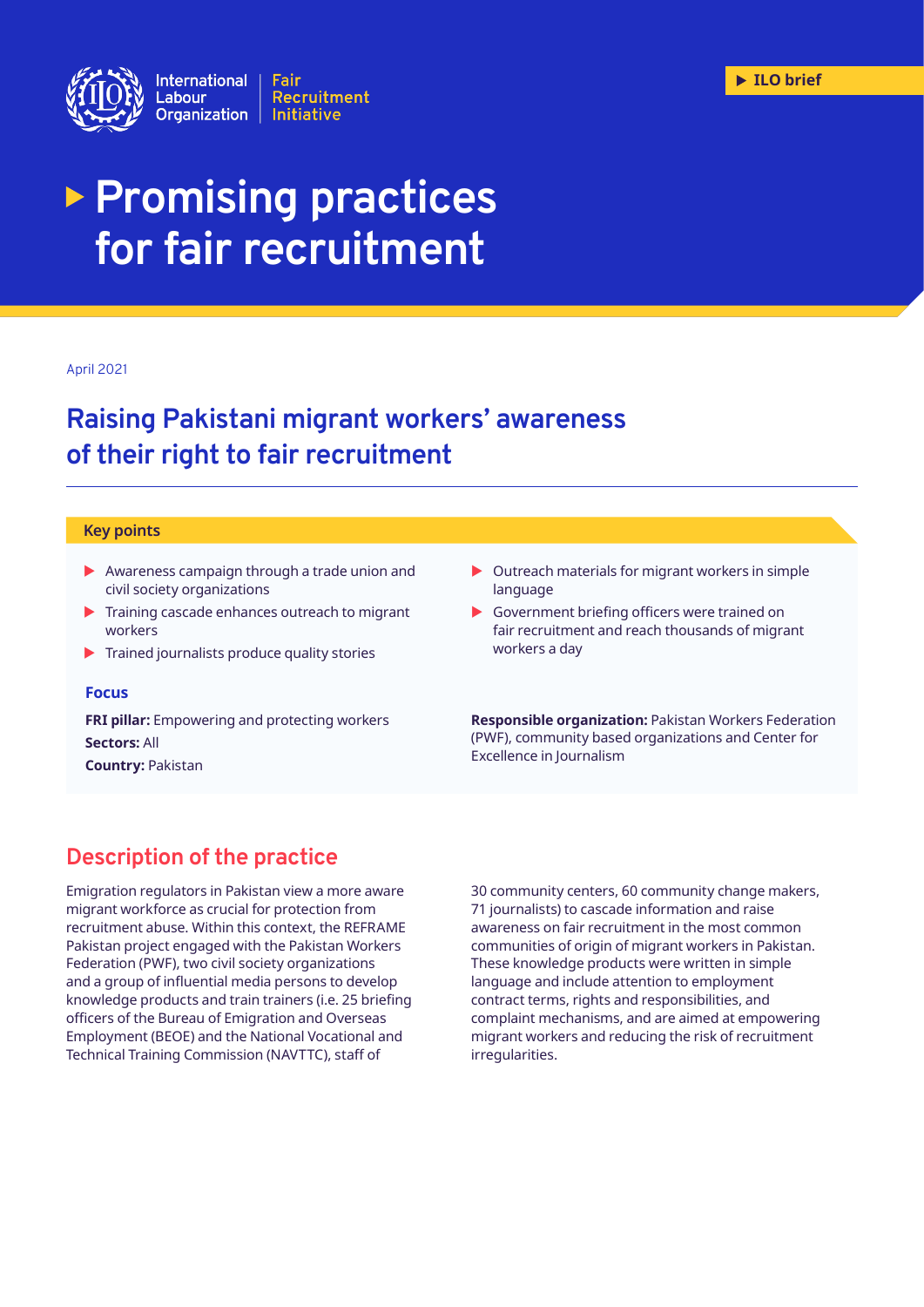

Sher Afsar Khan, community based changemaker delivers an outreach session, 2020. © Shayan Ali Khan

## **Proof of impact/progress**

Under the initiative, the awareness of thousands of (prospective) migrant workers has been raised on fair recruitment and safe migration.

- $\blacktriangleright$  Following training of trainers held in 2019, PWF disseminated an information booklet on fair recruitment and safe migration by convening information sessions at community and trade union forums, directly educating 4,500 potential/returned migrant workers and trade union members. In addition, thousands of community change makers were exposed to these materials through social media and the PWF website. In addition, PWF established 30 resource centres at its district offices to provide orientation and referral services to the intending/prospective migrant workers.
- $\blacktriangleright$  Pursuant to training in 2019, five local partner organizations in Multan, Bahawalpur, Sialkot, Mardan and Swabi and 60 community change makers have cascaded awareness on fair recruitment and safe migration to more than 11,318 intending/ returned migrant workers and their families and 825 community leaders. Over 89,000 persons were reached through word of mouth, social media and local community based organizations.
- $\triangleright$  71 journalists/media influencers (including editors, bureau chiefs and senior reporters) were trained on improving research and reporting on fair recruitment and forced labour. More than 35 quality stories/news articles have been produced and published in the national media since the training.
- $\blacktriangleright$  Training of briefing officers of BEOE and NAVTTC provided the opportunity to help around 2,000-2,500 departing migrant workers per day with accurate information on fair recruitment and safe migration.

## **Other promising features**

## **Participation and representation**

The practice provided the opportunity to directly interact with the prospective, intending and returned migrant workers and benefit from their active participation.

## **Relevance**

Migrant workers who were reached through the activities under this practice expressed the importance of continuing them as they continue to be relevant for future prospective migrants.

## **Efficiency**

The strategy to engage with workers representatives and community change makers/leaders helped spread the information extensively, and has resulted in decisions on labour migration now being taken at family level, and following family dialogue. This enhanced thoroughness in decision-making may contribute to a reduced risk of abuse of migrants at the recruitment stage.

## **Sustainability**

Staff of the Center for Excellence in Journalism (CEJ) and community representatives have acquired sound institutional capacity, resource materials and tools to continue cascading information on fair recruitment in the future.